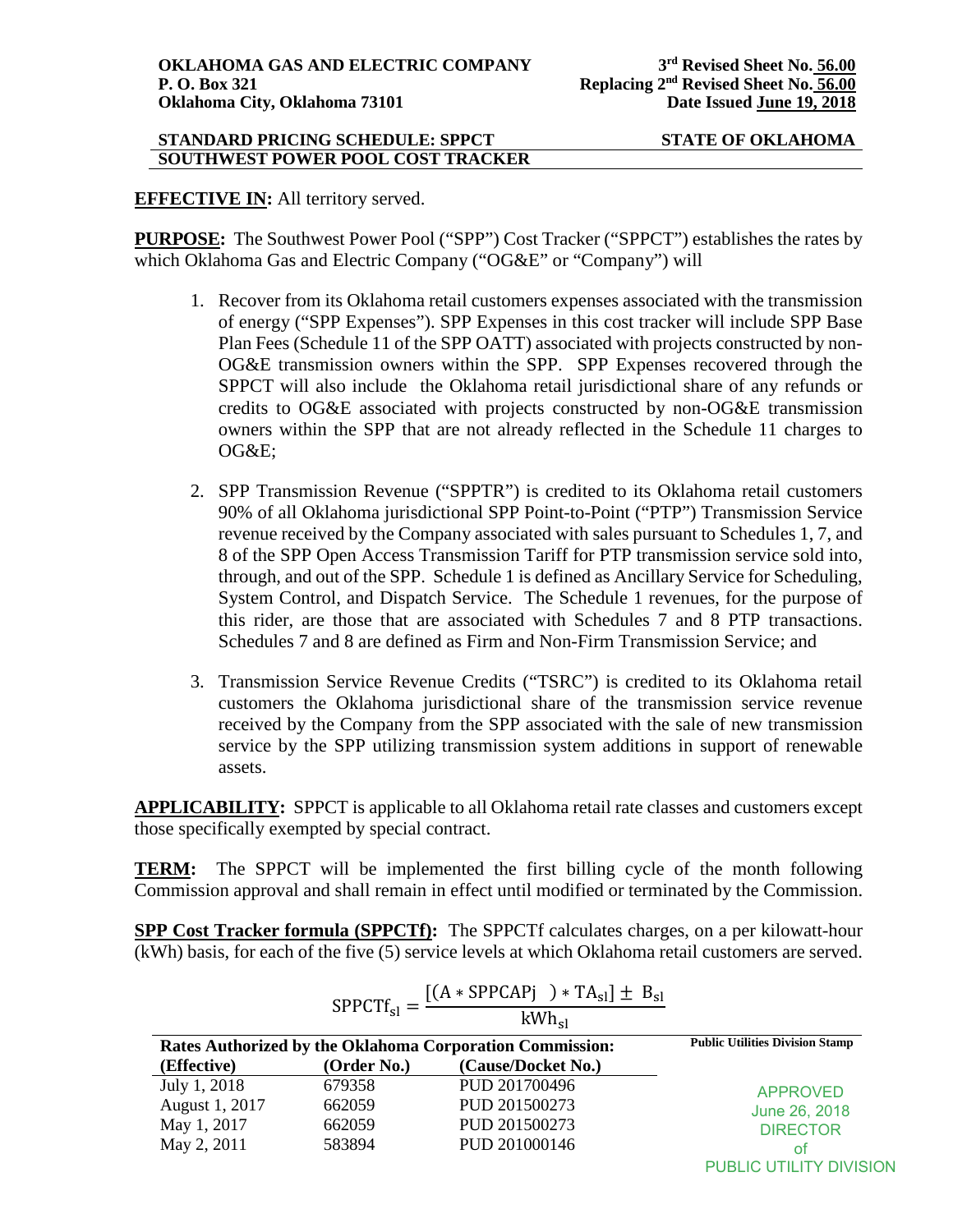### **STANDARD PRICING SCHEDULE: SPPCT STATE OF OKLAHOMA SOUTHWEST POWER POOL COST TRACKER**

| Where:       |     |                                                                                                                                                    |
|--------------|-----|----------------------------------------------------------------------------------------------------------------------------------------------------|
| sl           |     | $=$ Service Level                                                                                                                                  |
| j            | $=$ | <b>Jurisdiction</b>                                                                                                                                |
| A            |     | $=$ SPP Expenses – (SPPTR + TSRC)                                                                                                                  |
| $SPPCAP_i =$ |     | The most recently approved Oklahoma retail jurisdictional<br>transmission allocator                                                                |
| $TA_{sl}$    |     | $=$ The most recently approved Class transmission allocator for<br>each service level within the Oklahoma retail jurisdiction                      |
| $B_{sl}$     |     | $=$ Over / (under) collection of previous calendar year's actual<br>Oklahoma retail jurisdiction portion of SPP Expenses for<br>each service level |
| $kWh_{sl}$   |     | $=$ Projected kilowatt-hour sales for each service level                                                                                           |
| <b>SPPTR</b> |     | $=$ SPP Transmission Revenues                                                                                                                      |
| <b>TSRC</b>  |     | $=$ Transmission Service Revenue Credits                                                                                                           |

**ANNUAL RE-DETERMINATION:** On or before March 1 of each year, the Company will submit the re-determined SPPCT rates to the Commission Staff and all other parties of record in Cause No. PUD 201700496 for implementation on the first billing cycle of April of that year. Prior to the submission of such re-determined rates, the Company will convene a meeting of all parties of record in Cause No. PUD 201700496 for the purpose of explaining the re-determined rates and answering questions regarding same. Calculations for the re-determined rates shall be made by the application of the SPPCT formula set forth in this tariff. The Company shall submit a set of work papers to the Commission Staff and all other parties of record in Cause No. PUD 201700496 sufficient to document the calculations of the re-determined SPPCT rates with each annual re-determination. The re-determined SPPCT rates shall reflect the current year projected SPP Expenses and Credits.

**TRUE-UP:** The interest rate used for calculating interest on any over or under recovery of SPP Expenses collected through the SPPCT shall be the customer deposit rate established by the Commission.

**INTERIM ADJUSTMENT:** Should a cumulative over-recovery or under-collection balance arise during any SPPCT cycle which exceeds ten percent (10%) of the annual SPP Expenses reflected in the current SPPCT, then either the Commission Staff or the Company may propose an interim revision to the currently effective SPPCT rate.

|                | <b>Rates Authorized by the Oklahoma Corporation Commission:</b> | <b>Public Utilities Division Stamp</b> |                         |
|----------------|-----------------------------------------------------------------|----------------------------------------|-------------------------|
| (Effective)    | (Order No.)                                                     | (Cause/Docket No.)                     |                         |
| July 1, 2018   | 679358                                                          | PUD 201700496                          | <b>APPROVED</b>         |
| August 1, 2017 | 662059                                                          | PUD 201500273                          | June 26, 2018           |
| May 1, 2017    | 662059                                                          | PUD 201500273                          | <b>DIRECTOR</b>         |
| May 2, 2011    | 583894                                                          | PUD 201000146                          | οt                      |
|                |                                                                 |                                        | PUBLIC UTILITY DIVISION |